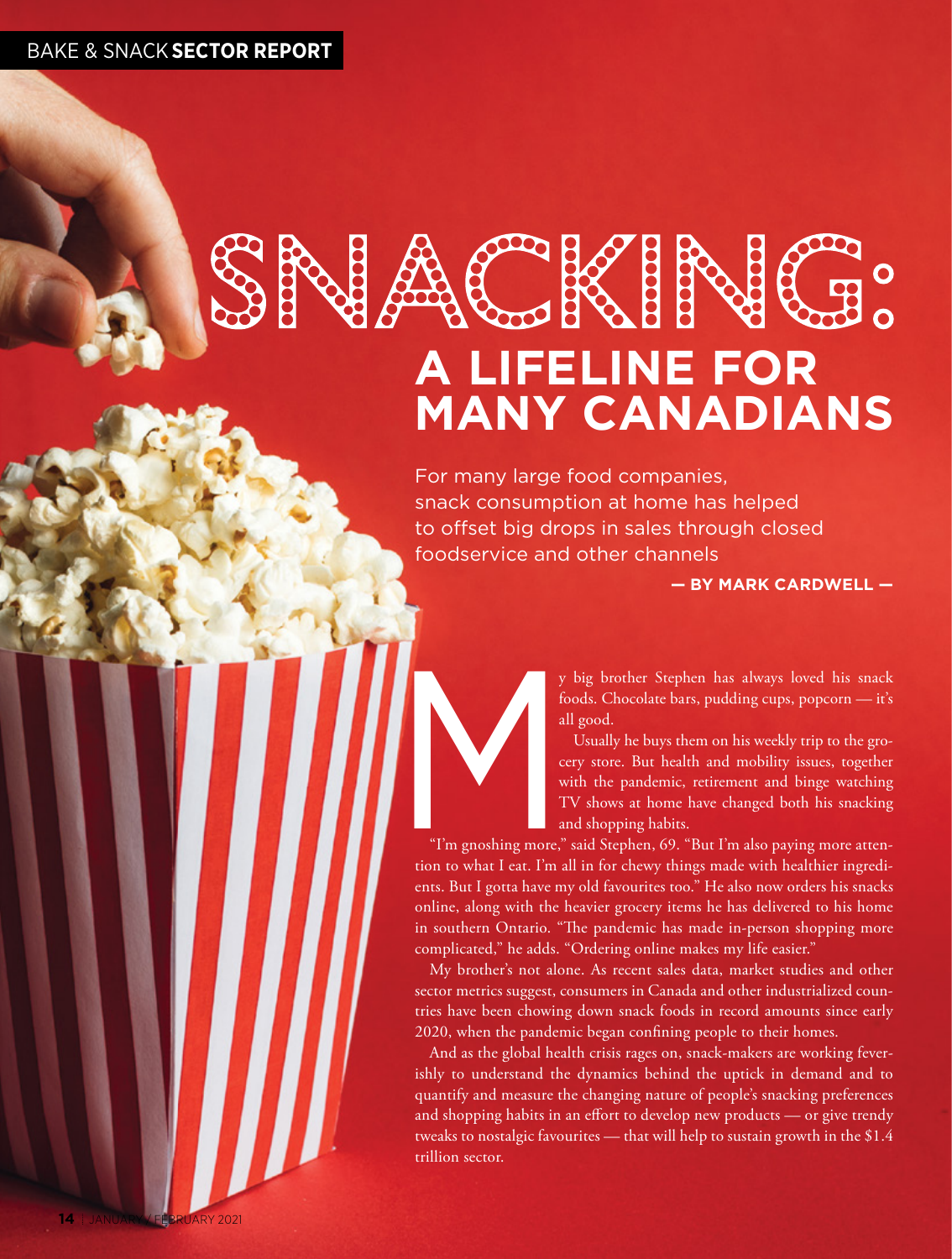

According to recent data from Upwork and Statistics Canada, more than 40 per cent of Americans and Canadians have been working remotely since March. New survey results suggest the vast majority of those people want to continue doing so once the pandemic ends. Millions of students, as well as owners and workers of restaurants, bars and other shuttered businesses deemed non-essential also remain cooped-up at home.

So, it's no surprise that the sales of snacks — defined as small portions of ready-to-eat packaged, processed or fresh foods that people consume between meals — have soared during this period.

For many large food companies, snack consumption has helped to offset big drops in sales through closed foodservice and other channels like vending machines. PepsiCo, Kellogg's and Mondelez, for example, had strong sales growth in 2020, beating

gloomy pre-pandemic predictions by Wall Street analysts. These companies all had double-digit quarterly sales increases across their snack brand portfolios in 2020 — from sweet or salty treats to fresh fruits and vegetables.

"Many people already embed snacking in their daily lives," says Julie Anne Philip, director of consumer insights and analytics at Mondelez Canada. "The pandemic has accelerated that." Philip points to the results of a second annual global report by Mondelez released in November that used an online survey of Canadians to gain insight into their snacking habits and how the pandemic impacted them. The survey found that snacking was a "lifeline" for 42 per cent of respondents of all demographics, though that figure that climbed to almost 60 per cent among Millennials and Generation Z.

Nearly two-thirds of respondents also identified snacking as a highlight in their day, including nearly three-quarters of parents working from home. Snacking was also seen by many as a way of combatting solitude.



The report also found major upticks in healthier and activity-related snacks as well as a definite move to purchasing snacks online something 51 per cent of respondents say they intend to continue doing once the pandemic ends. "The experience of purchasing online," says Philip, "has also greatly improved."

#### **NOSTALGIA MATTERS**

Nearly half of respondents also reported buying snack brands they enjoyed as kids and that brought back good childhood

memories. "That suggests that in the heat of the pandemic, snacking was a source of comfort for people (and) connection with their past and the community," says Philip. Mondelez, for example, has seen strong sales for its iconic snack food brands, including Oreo cookies, Premium Plus crackers and Cadbury candy bars like the Canadian-made Caramilk (one of my Boomer brother's all-time favourites). Kellogg Canada is also serving up several products this year that focus on nostalgia including new flavours of Cheez-It Crackers and Pringles, Special K Whole Blueberries cereal, Eggo Chocolate cereal and bite-size Pop Tarts. Also on its product list is a limited-edition run of old-time Apple Jacks cereal and gaily-coloured Rice Krispies Spring Edition.